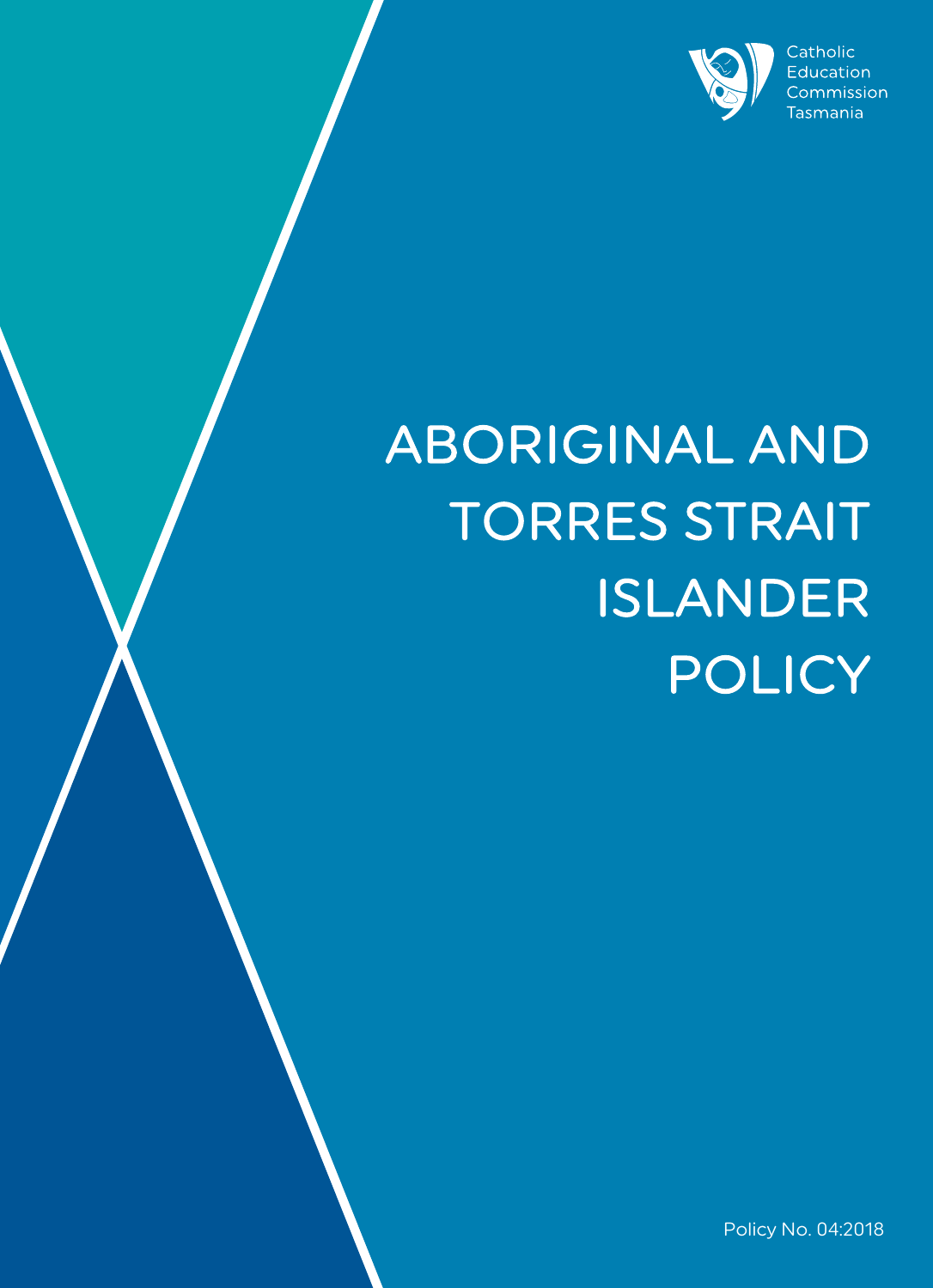#### **TABLE OF CONTENTS**



We pay our respects to the traditional custodians, their Elders, past, present and future of this land on which we work. Catholic Education Tasmania (CET) is committed to honouring Aboriginal and Torres Strait Islander people's unique cultural and spiritual connections and the rich contribution they bring to our schools. Along with governments across Australia, we affirm the right of Aboriginal and Torres Strait Islander peoples to maintain languages and cultures and acknowledge their deep cultural associations with the land and water.

| 'Jocument:                                                        | ' ≀at∈<br>nencement:<br>nr<br>Юľ<br>. <i>.</i> | Page<br>Reference:      |
|-------------------------------------------------------------------|------------------------------------------------|-------------------------|
| .<br>Policy<br>Aboriginal<br>Strait<br>I orres<br>Islander<br>and | 2010<br>lanuary<br>ZU LI                       | Page<br>~<br><u>. .</u> |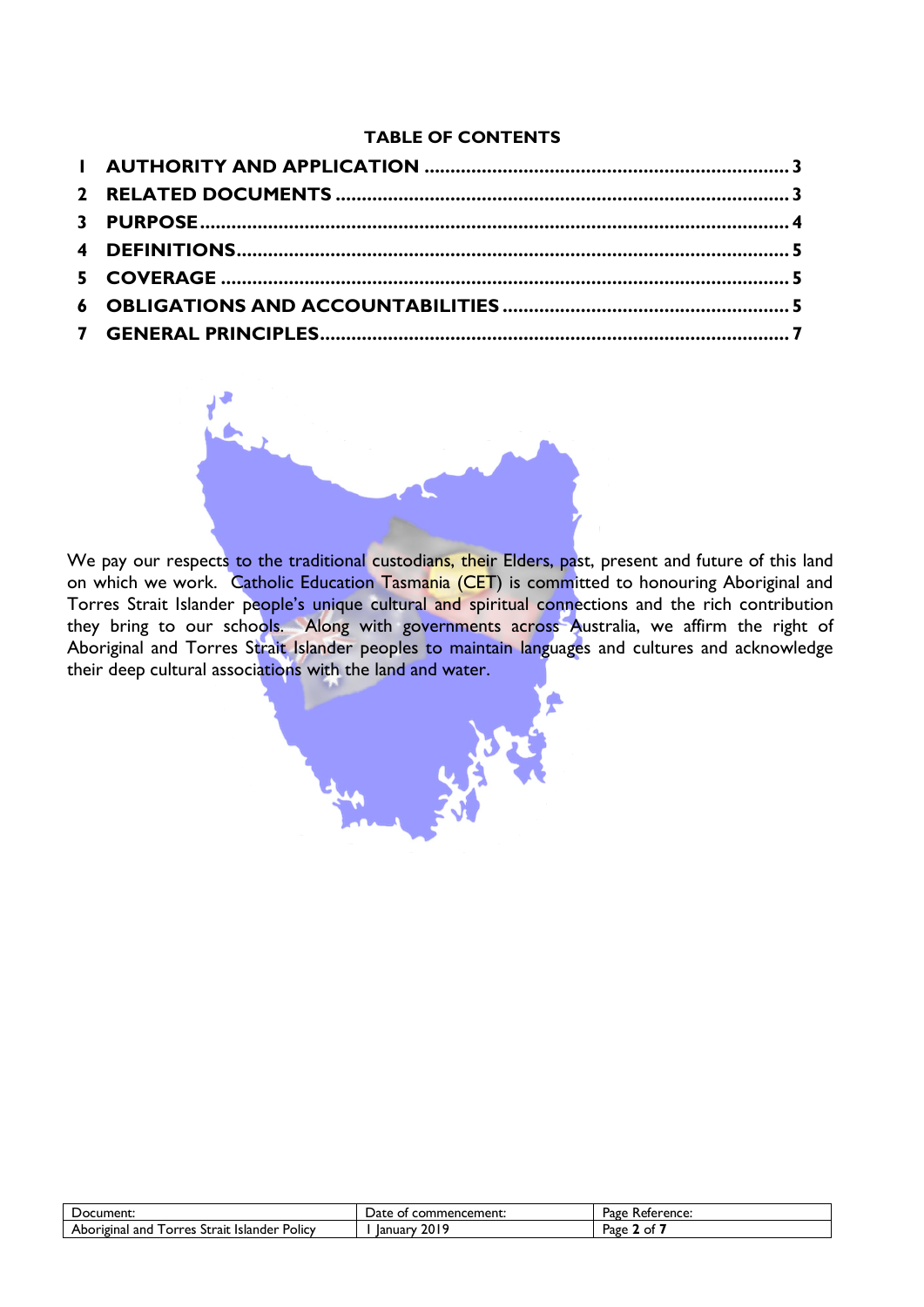#### $\overline{1}$ **AUTHORITY AND APPLICATION**

| Date of approval                                    | 22 November 2018                              |
|-----------------------------------------------------|-----------------------------------------------|
| Source of approval                                  | Catholic Education Commission Tasmania (CECT) |
| <b>Start date</b>                                   | 1 January 2019                                |
| Date of review                                      | January 2021                                  |
| Date of amendments                                  | N/A                                           |
| <b>Previous policies</b><br>replaced by this Policy | N/A                                           |

**SIGNED:** 

Elder  $\frac{1}{\sqrt{2}}$ 

Chair of the CECT

**DATE:** 

12 December 2018

| Document:                                                                  | Date<br>commencement:<br>ΩT | Keterence:<br>Page |
|----------------------------------------------------------------------------|-----------------------------|--------------------|
| <b>Policy</b><br>Aboriginal<br><b>Islander</b><br>Strait<br>and<br>l orres | 2019<br>lanuary             | Page<br>ΩŤ         |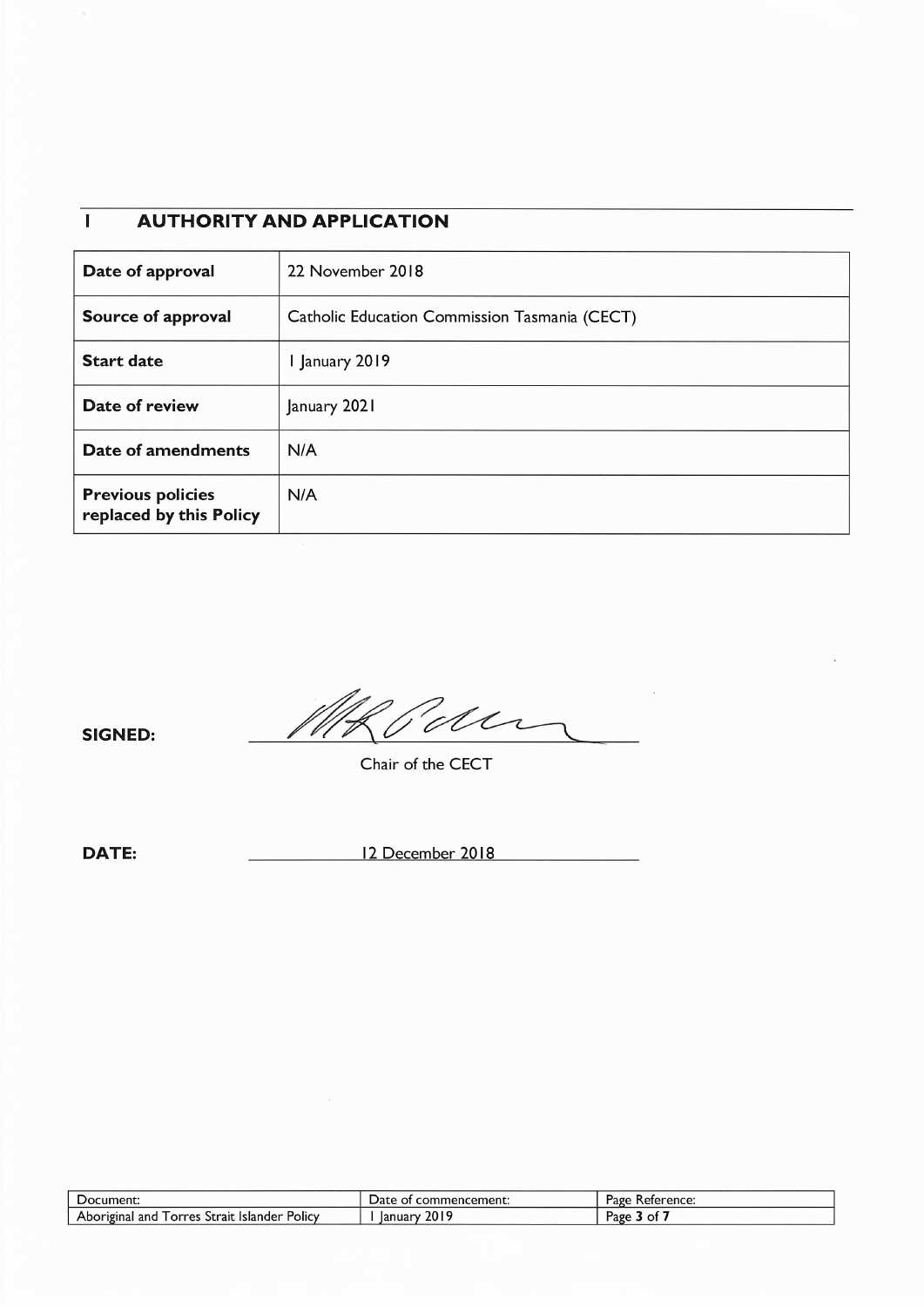# **2 RELATED DOCUMENTS**

This Policy should be considered in conjunction with the following related documents:

| <b>Policies and</b><br>The Archbishop's Charter for Catholic Schools in Tasmania<br><b>Procedures</b><br><b>Equity Policy</b><br><b>Pastoral Care Policy</b><br><b>Enrolment Policy</b><br>National Indigenous Reform Agreement (NIRA) |                                                                                                                                                                                  |
|----------------------------------------------------------------------------------------------------------------------------------------------------------------------------------------------------------------------------------------|----------------------------------------------------------------------------------------------------------------------------------------------------------------------------------|
| <b>Applicable Laws</b>                                                                                                                                                                                                                 | All laws in connection with the carrying out of work or the Workplace<br>including:<br>Australian Education Act 2013 (Cth)<br>Education Act 2016 (Tas)<br>Privacy Act 1988 (Cth) |

### **3 PURPOSE**

The Catholic Education Commission Tasmania (CECT) Aboriginal and Torres Strait Islander Education Policy has been developed in consultation with Aboriginal Elders and the Tasmanian Aboriginal Communities to support all Catholic Schools and Colleges in Tasmania to be aspirational in working towards the following key strategies:

- a) Acknowledging Aboriginal and Torres Strait Islander peoples as the custodians of the lands upon which our Catholic schools stand;
- b) Acknowledging and respecting Aboriginal and Torres Strait Islander people's histories, values, language and cultures;
- c) Developing respectful relationships with Aboriginal and Torres Strait Islander community members and families;
- d) Having systems in place that are accountable, equitable, transparent and responsive to the needs of our Aboriginal and Torres Strait Islander students and families
- e) Supporting Aboriginal and Torres Strait Islander heritage, culture and contribution to Catholic education;
- f) Promoting equity of access for Aboriginal and Torres Strait Islander students to educational services within Catholic education;
- g) Promoting and celebrating educational outcomes for Aboriginal and Torres Strait Islander students, particularly in literacy and numeracy and:
- h) Ensuring Aboriginal and Torres Strait Islander perspectives and content are taught across the curriculum.
- i) Supporting all school staff, students and school communities to understand, value and celebrate Aboriginal and Torres Strait Islander knowledge and cultural understanding.

| Document:                                                         | mmencement:<br>'Jate<br>cor<br>Οt | Page<br>Reference: |
|-------------------------------------------------------------------|-----------------------------------|--------------------|
| Aboriginal<br><b>POIICY</b><br>Strait<br>ano<br>orres<br>Islander | 2019<br>lanuary                   | Page<br>ΩÎ         |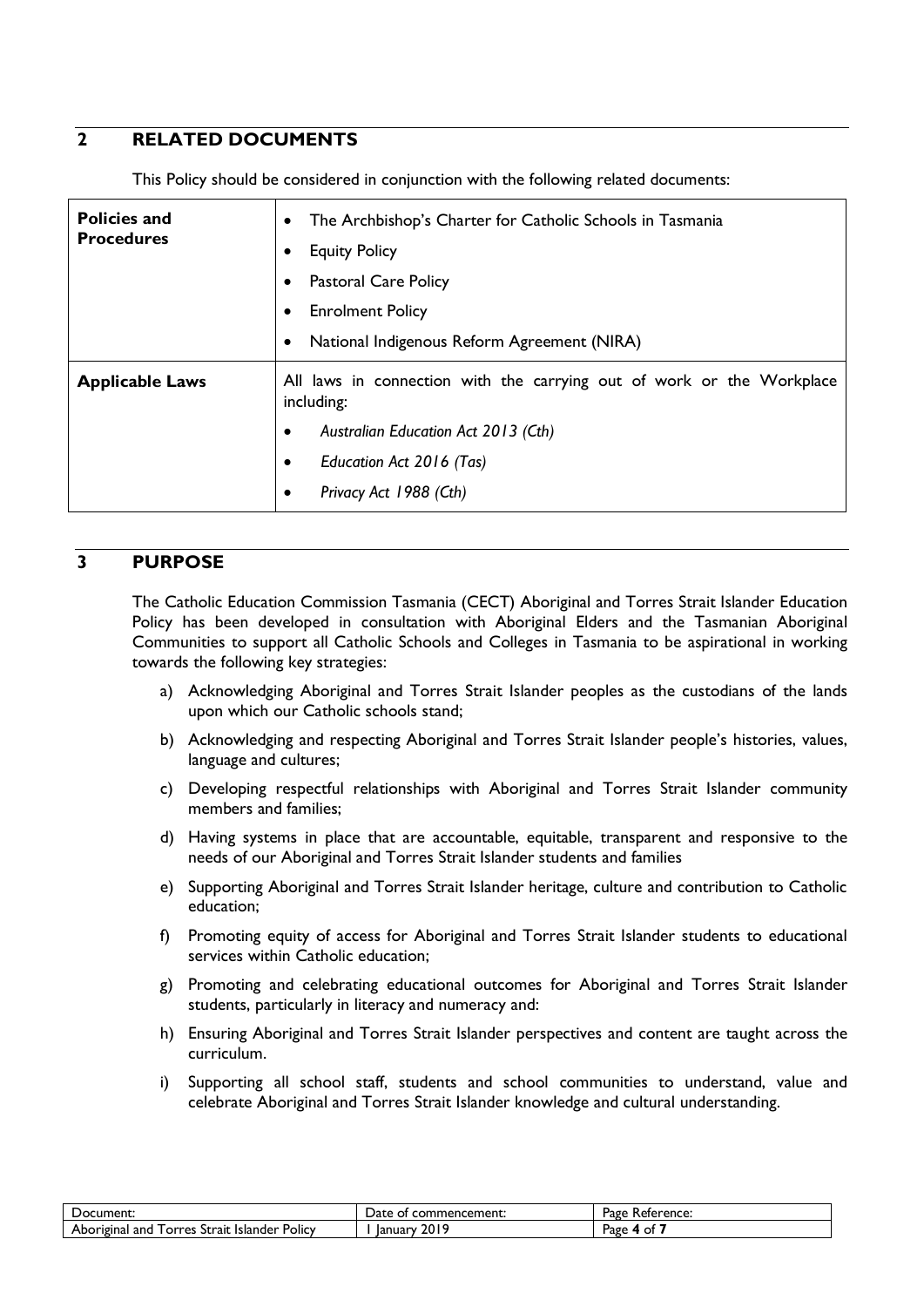#### **4 DEFINITIONS**

For the purposes of this policy:

#### • **Aboriginal and Torres Strait Islander:**

Any person who -

- o Is of Aboriginal and Torres Strait Islander descent
- o Identifies as Aboriginal and Torres Strait Islander, and
- o Is recognised by the Indigenous community in which they live as an Aboriginal and Torres Strait Islander.
- **Annual plans:** A formalised, whole school plan to address the key federal priority areas for Aboriginal Education. These plans also encompass priority areas for Aboriginal and Torres Strait Islander People.
- **Archdiocesan School**  the 35 Catholic schools and colleges owned by the Roman Catholic Church Corporation of the Archdiocese of Hobart.
- **CECT** the Catholic Education Commission Tasmania.
- **CET**  Catholic Education Tasmania is the collective term for the Catholic Education Commission Tasmania, Tasmanian Catholic Education Office, Archdiocesan Schools and Congregations Schools.
- **Congregational School**  the 3 Catholic schools run by religious institutions in Tasmania (Dominic College, St Francis Flexible Learning Centre and St Virgil's College).
- **Country** 'Tasmanian Aboriginal people have a distinctive and age-old connection with their ancestral lands and waters. When an Aboriginal person talks of 'Country'; this encompasses not only the land and water but also culture, knowledge, and the environment'. <sup>1</sup>
- **Histories and cultures:** Inclusive of the unique values, language and spirituality of Aboriginal and Torres Strait Islander peoples.
- **TCEO** the Tasmanian Catholic Education Office.

# **5 COVERAGE**

This Policy covers and applies to workers in relation to:

- a) All Archdiocesan Schools, Congregational Schools, the TCEO and CECT operating in the Archdiocese of Hobart as Catholic Education Tasmania.
- b) Cultural tutors.

## **6 OBLIGATIONS AND ACCOUNTABILITIES**

- o The TCEO is to distribute funding to schools and colleges under a system needs-based funding allocation model. These funds are retained by the TCEO and allocated to and on behalf of schools and colleges as follows:
- $\circ$  Schools and colleges are provided with per capita grants for every Aboriginal/Torres Strait Islander student
- o Employment of Education Officers working in and on behalf of schools and colleges

| Document:                                                         | nencement:<br>Date<br>:omr<br>OТ | Page<br><b>Reference:</b> |
|-------------------------------------------------------------------|----------------------------------|---------------------------|
| Aboriginal<br><b>POICY</b><br>-Islander<br>Strait<br>and<br>orres | 2019<br>lanuary                  | Page<br>0t                |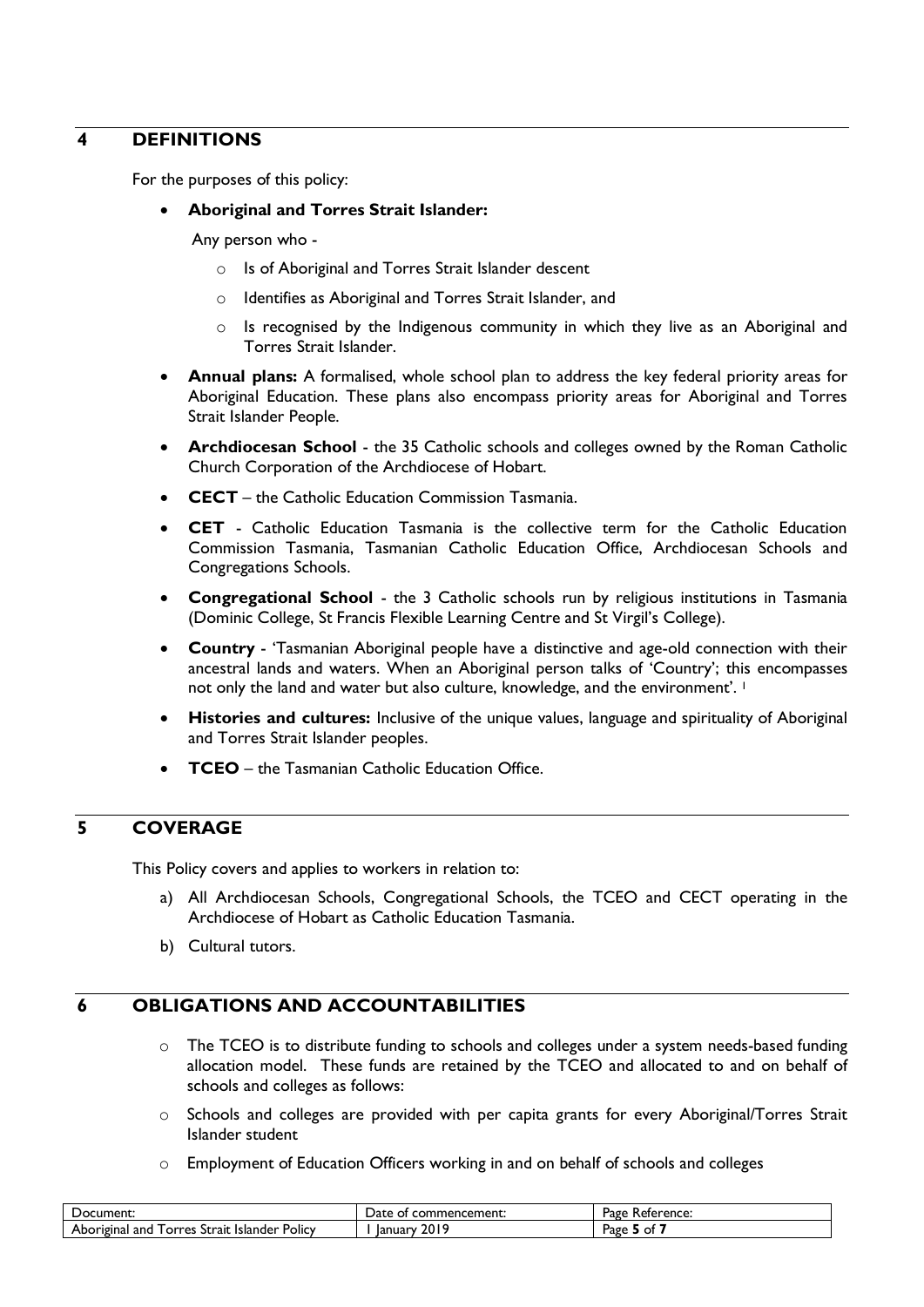- o Development of system-wide Aboriginal and Torres Strait Islander programs
- o System-wide analysis of the data for Aboriginal and Torres Strait Islander students.

<sup>1</sup>http://www.dpac.tas.gov.au/divisions/csr/oaa/further\_information/acknowledgements\_and\_welcome\_t o\_country

#### **Schools and Colleges are expected to:**

- o Meet all funding, reporting and accountability requirements.
- o Acknowledge, respect and celebrate Aboriginal and Torres Strait Islander history, values, language and culture.
- o Identify a staff member to fulfil the role of key teacher, and Aboriginal Student Support Teacher (ASST).
- $\circ$  Fulfil obligations for Aboriginal and Torres Strait Islander students as outlined in Aboriginal and Torres Strait Islander Education Strategy. Programs will demonstrate evidence of improvement in the educational outcomes for Aboriginal and Torres Strait Islander students.
- o Be culturally responsive: actively seek information on local Aboriginal history, culture and heritage, engage with, and develop effective partnerships with the local Aboriginal people.
- $\circ$  Utilise funding to implement programs, initiatives and school-based support for the improvement in outcomes for Aboriginal and Torres Strait Islander students. These plans will be outlined in both the Annual and school Effectiveness/Improvement Plan.
- o Facilitate school-based and community based reconciliation initiatives.
- $\circ$  Release a key teacher or ASST to attend network meetings with an expectation that the learning be shared collaboratively at school level.
- o Seek and utilise advice and support from Education Officers or Manager: Programs.
- o Ensure individual teaching and professional staff actively educate themselves on the local Aboriginal history, culture and heritage to be culturally responsive, and are able to engage with, and develop effective partnerships with the local Aboriginal people.
- o Prioritise the analysis, communication and discussion of systematically collected data to improve student outcomes.

| `ument:                                                    | . Jate<br>าmencement:<br>cor<br>nr<br>$\mathbf{u}$ | Page<br>Reference: |
|------------------------------------------------------------|----------------------------------------------------|--------------------|
| Policy<br>Strait<br>anc<br>Islander<br>Aboriginal<br>orres | 2019<br>lanuary                                    | age<br>ΩŤ          |